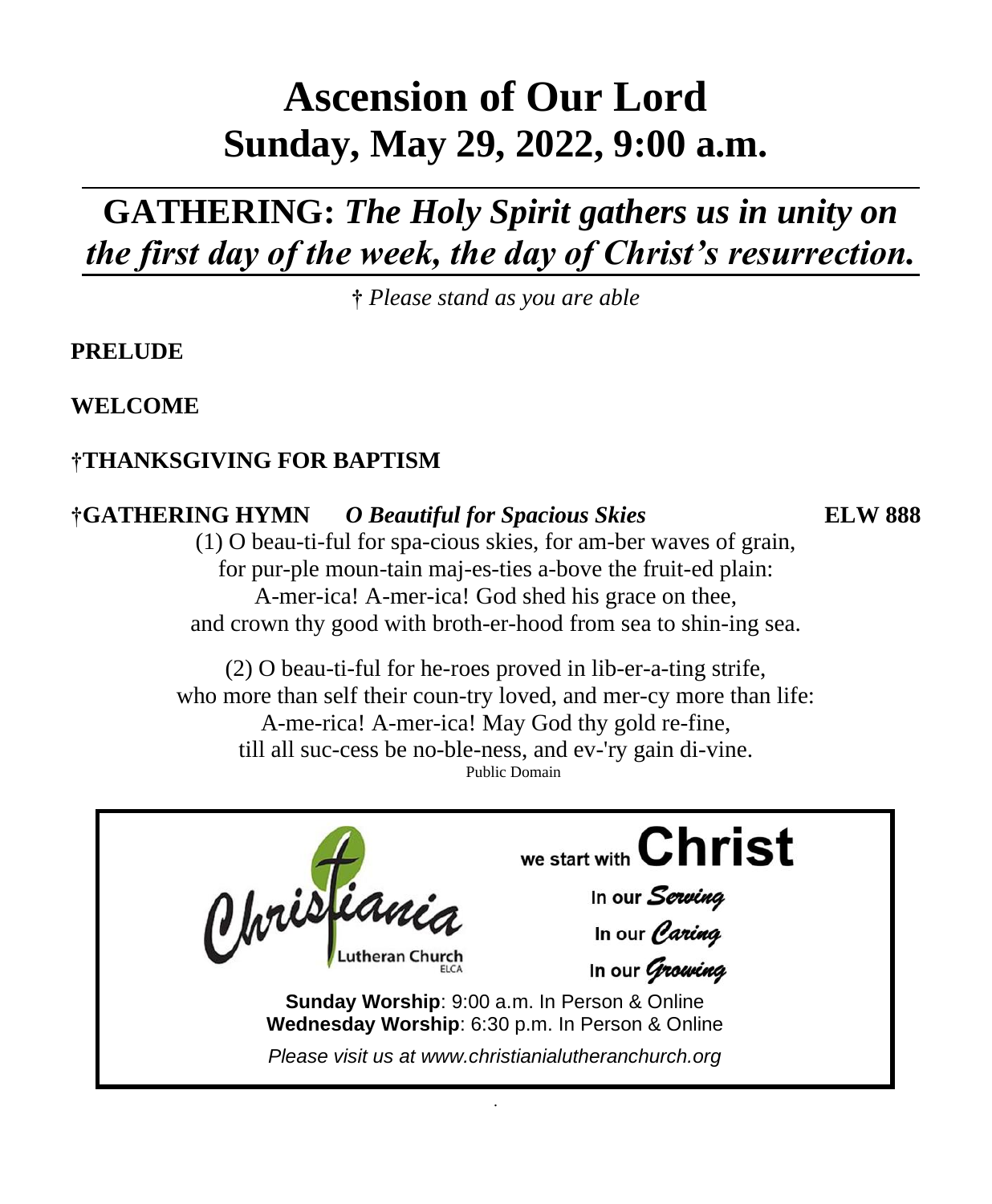#### **†GREETING**

The grace of our Lord Jesus Christ, the love of God, and the communion of the Holy Spirit be with you all. **And also with you.**

#### **†CANTICLE OF PRAISE ELW S187**

#### **†PRAYER OF THE DAY**

Almighty God, your blessed Son, our Savior Jesus Christ, ascended far above all heavens that he might fill all things. Mercifully give us faith to trust that, as he promised, he abides with us on earth to the end of time, who lives and reigns with you and the Holy Spirit, one God, now and forever. **Amen.**

# **WORD:** *God speaks to us in Scriptures read, sung and preached.*

#### **STORY TIME**

#### **READING: Acts 1:1-11** (pew Bible p. 884)

The word of the Lord. **Thanks be to God.**

#### **HYMN** *Beautiful Savior* **ELW 838**

(1) Beau-ti-ful Sav-ior, King of cre-a-tion, Son of God and Son of Man! Tru-ly I'd love thee, tru-ly I'd serve thee, light of my soul, my joy, my crown.

(4) Beau-ti-ful Sav-ior, Lord of the na-tions, Son of God and Son of Man! Glo-ry and hon-or, praise, ad-o-ra-tion, now and for-ev-er-more be thine! Public Domain

**†GOSPEL READING: Luke 24:44-53** (pew Bible p. 861) The Gospel of the Lord. **Thanks be to God.**

### **SERMON - Pastor Jon Rhodes**

### **HYMN OF THE DAY** *A Hymn of Glory Let Us Sing!* **ELW 393**

(1) A hymn of glory let us sing! New hymns throughout the world shall ring: Alleluia! Alleluia!

Christ, by a road before untrod, ascends unto the throne of God. Alleluia! Alleluia! Alleluia, alleluia, alleluia!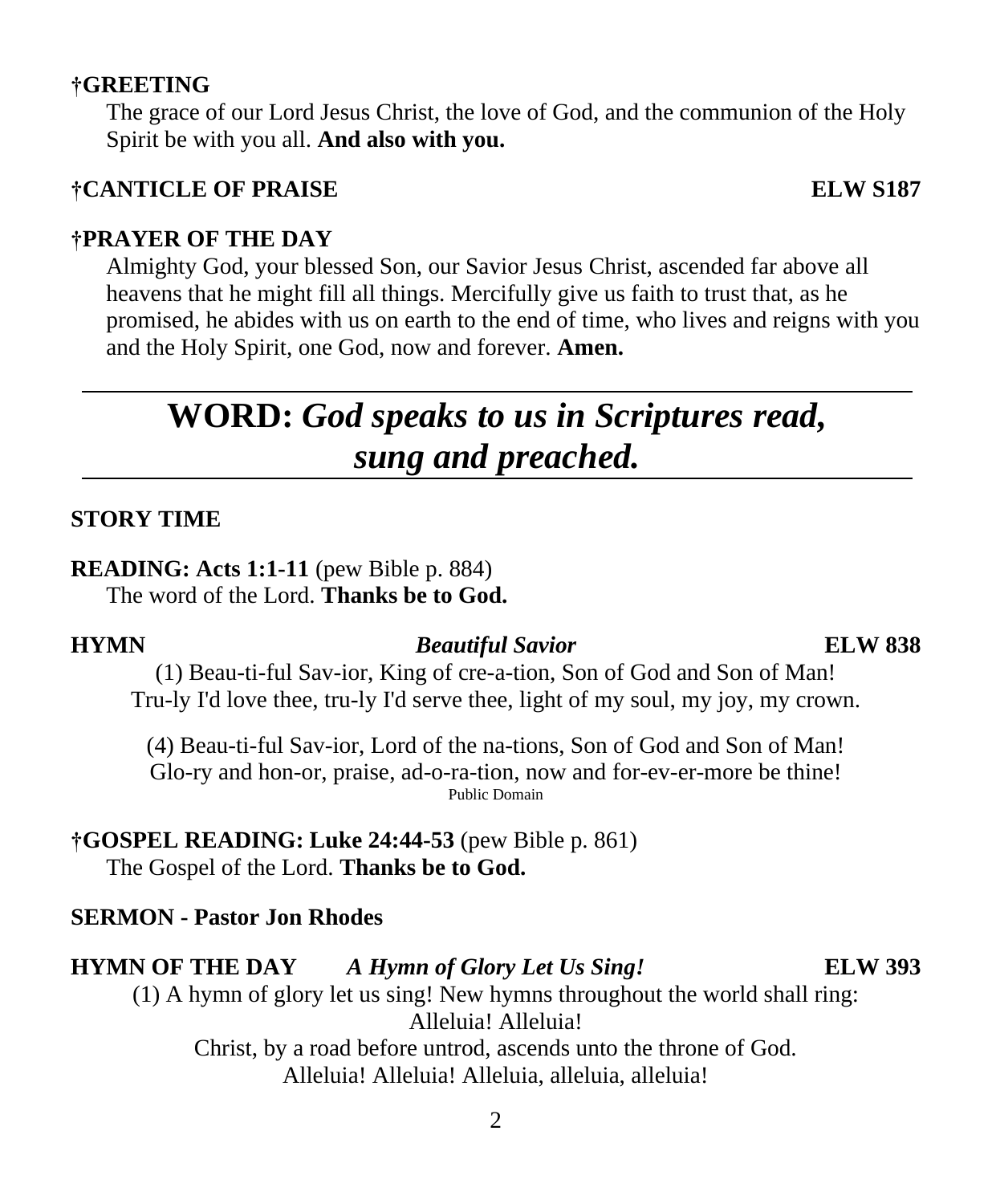(2) The holy apostolic band upon the Mount of Olives stand, Alleluia! Alleluia! and with his faithful foll'wers see their Lord ascend in majesty. Alleluia! Alleluia! Alleluia, alleluia, alleluia!

(5) O risen Christ, ascended Lord, all praise to you let earth accord: Alleluia! Alleluia! You are, while endless ages run, with Father and with Spirit one. Alleluia! Alleluia! Alleluia, alleluia, alleluia! From Sundays and Seasons.com. Copyright 2022 Augsburg Fortress. All rights reserved. Reprinted by permission under Augsburg Fortress Liturgies Annual License # 38903.

## **†APOSTLES' CREED**

**I believe in God, the Father almighty, creator of heaven and earth.** 

**I believe in Jesus Christ, God's only Son, our Lord, who was conceived by the Holy Spirit, born of the virgin Mary, suffered under Pontius Pilate, was crucified, died, and was buried; he descended to the dead. On the third day he rose again; he ascended into heaven, he is seated at the right hand of the Father, and he will come to judge the living and the dead.** 

**I believe in the Holy Spirit, the holy catholic church, the communion of saints, the forgiveness of sins, the resurrection of the body, and the life everlasting. Amen.**

**PRAYERS OF INTERCESSION:** Lord, in your mercy, **Hear our prayer.**

**†SHARING THE PEACE:** The peace of Christ be with you always. **And also with you.**

# **MEAL:** *God feeds us with the presence of Jesus Christ.*

**OFFERING** *(children can bring their coins to the giraffe bank near the pulpit)*

## **†OFFERTORY PRAYER**

Merciful God, **we offer with joy and thanksgiving what you have first given us our selves, our time, and our possessions, signs of your gracious love. Receive them for the sake of him who offered himself for us, Jesus Christ our Lord. Amen.**

## **†WORDS OF INSTITUTION**